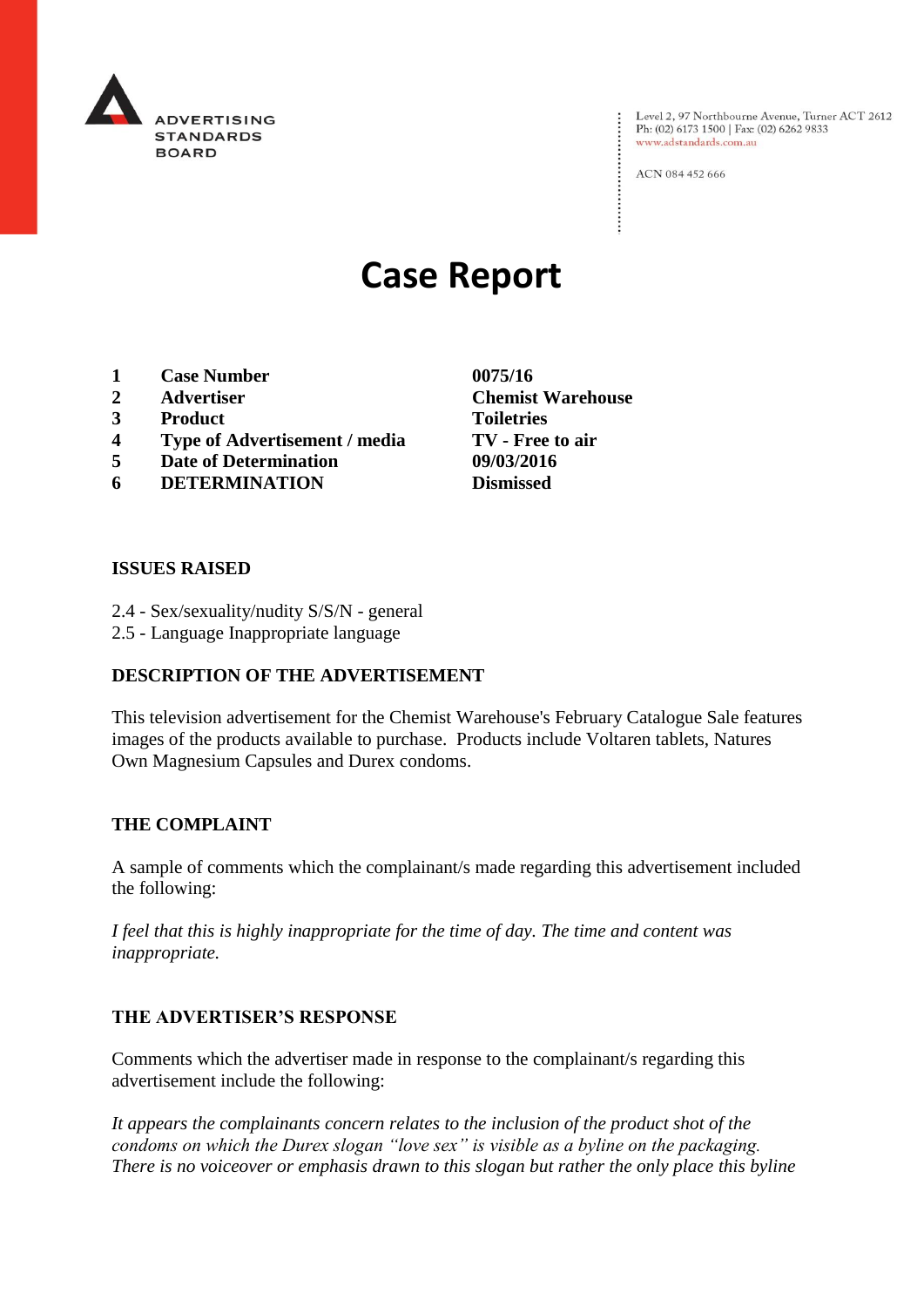*appears is the incidental appearance on the product packaging. This appearance is not overt nor obvious and no attention is drawn to this byline.*

*As members of the Bureau would be all too aware, many a scholarly article has been penned about the importance and health benefits associated with keeping consumers fully aware about the availability of condoms. It is without question important that the public remain fully informed about the availability of condoms and where they are able to be purchased from to assist in managing their sexual health. We accept that discussions about sexual behaviour and intercourse more broadly may be sensitive and as such understand the CAD PG rating assigned to this commercial. Given the PG rating the advertisement was only placed in time slots and within shows for which this rating is applies.*

*We contend that the advertising of the availability of this product, the use of the product shot and the viewing times during which the advertisement were displayed were all appropriate and acceptable within deemed community and regulator norms. More broadly we suggest that advertising of condoms, a vital sexual health product, and their availability for sale should be seen as not simply acceptable but rather an important piece of health communication.*

## **THE DETERMINATION**

The Advertising Standards Board ("Board") considered whether this advertisement breaches Section 2 of the Advertiser Code of Ethics (the "Code").

The Board noted the complainant's concerns that the advertisement depicts images of condoms and is inappropriate for airing on television during the afternoon.

The Board viewed the advertisement and noted the advertiser's response.

The Board considered whether the advertisement was in breach of Section 2.4 of the Code. Section 2.4 of the Code states: "Advertising or Marketing Communications shall treat sex, sexuality and nudity with sensitivity to the relevant audience".

The Board noted that this television advertisement features products for sale in the Chemist Warehouse Catalogue Sale and that one of the products is Durex condoms.

The Board noted that images of various different types of products are displayed on screen whilst a voiceover describes the sale associated with them and considered that the condoms are not given any undue attention or focus but are presented in the same matter of fact manner as the other products which include food and vitamins. The Board noted that the voiceover refers to the condoms as 'Durex products' and considered that this reference is factual, based on the product name, and is not sexualised. The Board noted that two packets of Durex condoms are shown on screen and considered that whilst the writing on the packaging includes the brand name and the words, "lovesex" in the Board's view this depiction of a product which is available to purchase freely in most chemists is fleeting and is not inappropriate in the context of advertising the product.

The Board noted that alongside the packets of Durex condoms are two boxes of KY jelly and considered that whilst most adults would understand any sexual context for these products in